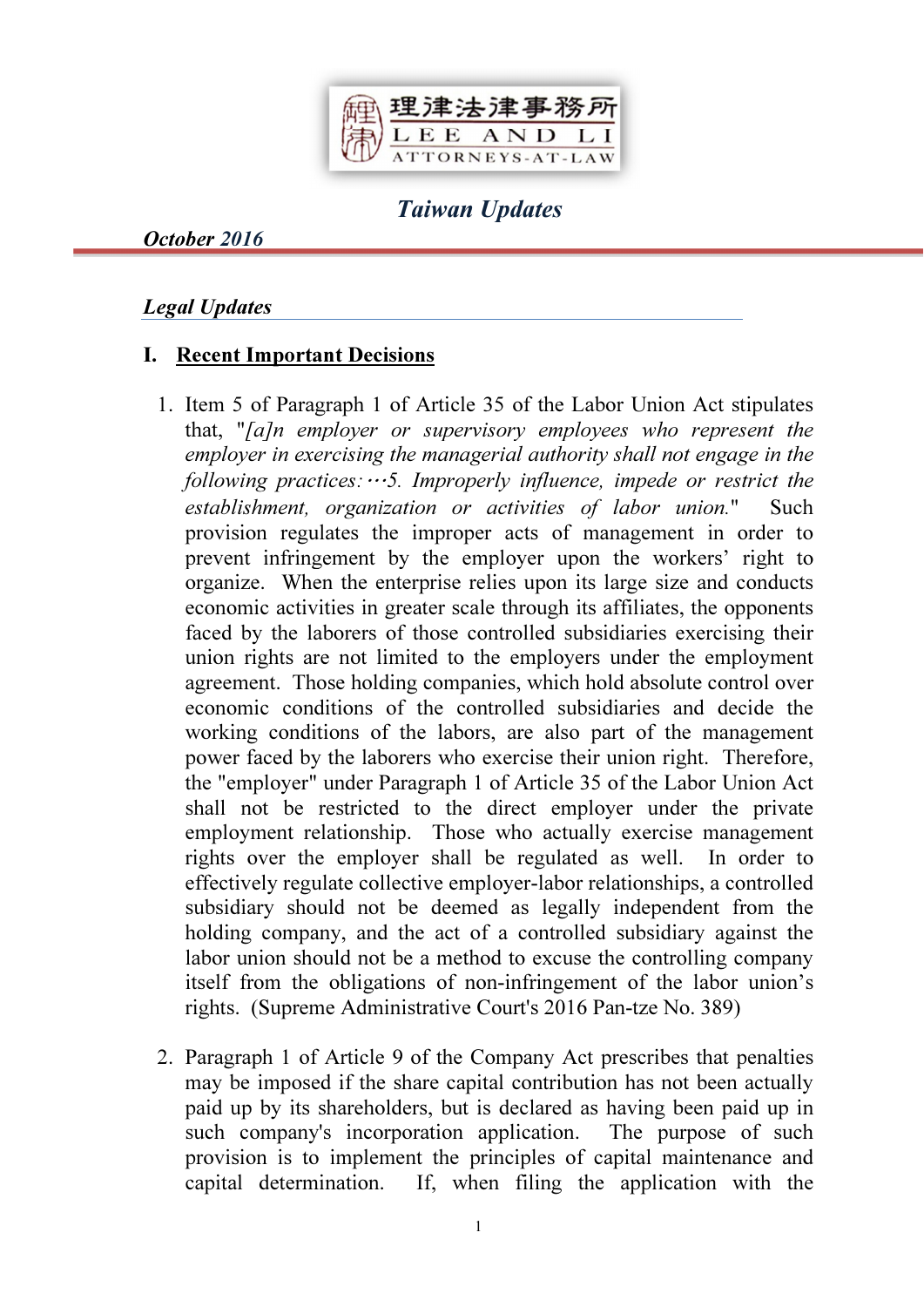competent authority, the increased share capital, which has not been actually paid up, is fraudulently declared as having been paid up by means of a temporary loan and dummy shareholders, such act violates the principles of capital maintenance and capital determination. Regardless of the period, whether long or short, in which such loan is fraudulently presented to be the share capital contribution, such act violates Paragraph 1 of Article 9 of the Company Act. The defendant failed to actually pay up the share capital; instead, the defendant asked a third party to remit NT\$1 million to be presented as the share capital for the establishment of the company, and then returned such amount to the third party after capital verification, but declared that such share capital had been paid up. Such act is considered sufficient to constitute the crime of shareholder's failure to pay up share capital in full under Paragraph 1 of Article 9 of the Company Act (2016 Shang-Su-Tzu No. 536 Criminal Judgment of Taichung Branch Court, Taiwan High Court).

## II. Corporate Law

Article 12 (2) and (3) of the Business Mergers and Acquisitions Act stipulates that the dissenting shareholders may, within 20 days from the date of the resolution of the shareholders' meeting, request the Company in writing to purchase the shares held by them. On July 22, 2016, Taiwan's Ministry of Economic Affairs issued interpretative ruling Jing-Shang-Tzu No. 10502421440. This ruling provides that when the dissenting shareholders deposit the shares to the stock institution entrusted by the company, the transfer of such shares from the dissenting shareholders shall become effective. The ruling also states that shareholders who have been recorded in the shareholders' roster during the book closure period may receive dividends and bonuses or other interests. In order to avoid conflict between the two periods, the ruling suggests that distribution record date should not be within the time limit specified by Article 12 (2) of the Business Mergers and Acquisitions Act.

# III. Labor Law

1. Ministry of Labor ("MOL") of Taiwan's Executive Yuan promulgated interpretive letter Lau-Dong-Taio-3-Tzu No. 1050132134 in September of 2016, providing that the regular day off, provided in Article 36 of the Labor Standards Act that "*[an] employee shall have at least one regular day off in every seven days,*" shall be arranged once in each cycle. A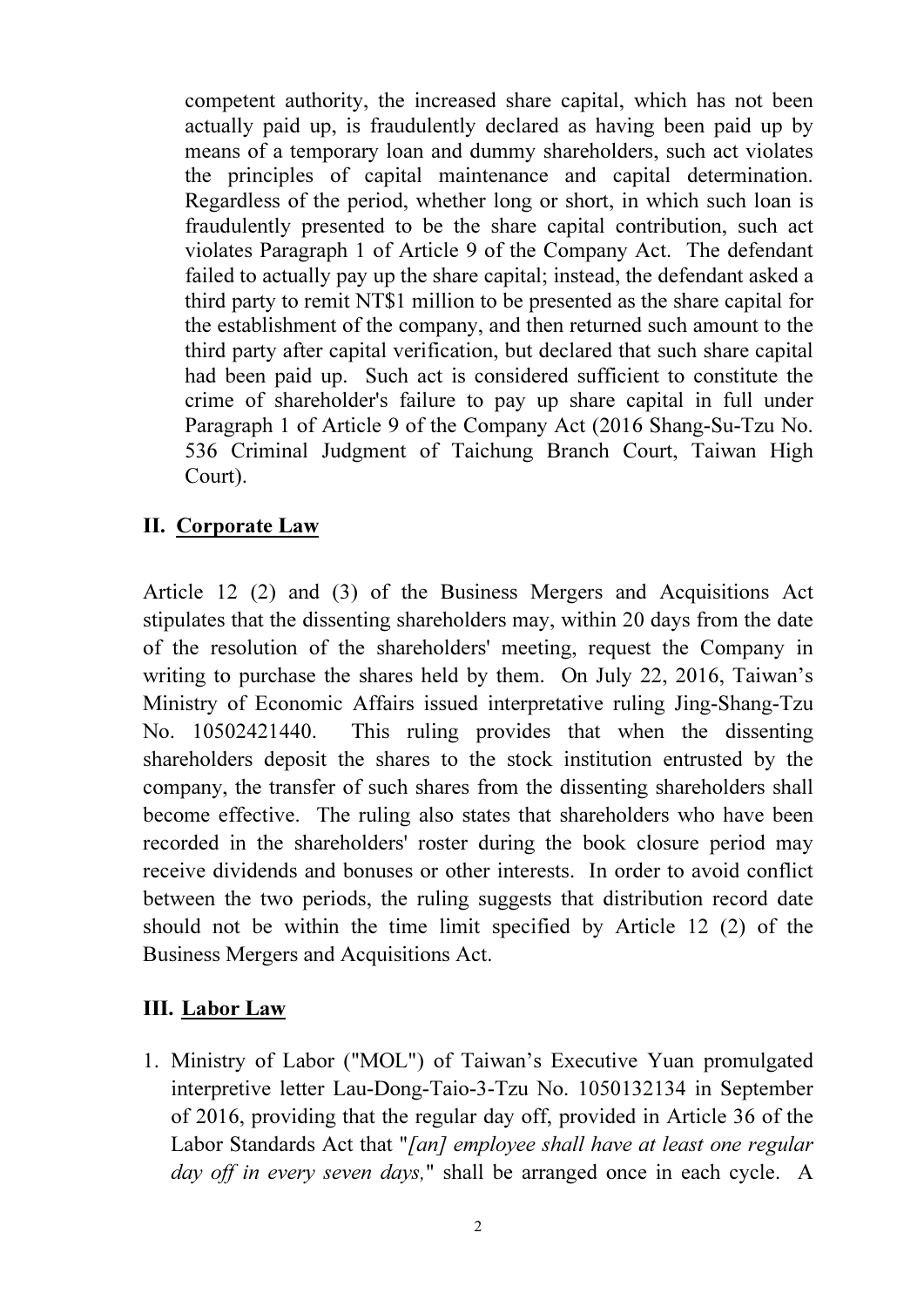cycle shall be composed of seven days. Generally, employees shall not continue to work more than six days in a row. However, in any of the events listed below, employer may obtain employee's prior consent and adjust the original regular day off schedule within two weeks. The period between each regular day off shall not be longer than 12 days. Once the reason for adjustment to the regular day off schedule no longer exists, employees shall not continue to work more than six days in a row.

- (1)In the event that it is necessary for employees of butchery and transportation businesses to work more than six days in a row during new year holidays, memorial days, labor holidays or other national holidays designated by central competent authorities for public convenience.
- (2)In the event that it is necessary for an employee to work more than six days in a row due to the unique characteristic of the employee's working location (for example, locations on the sea, in the mountains or in a remote area), wherein transportation to and from such location is unusually time-consuming.
- (3)In the event that it is necessary for an employee to work more than six days in a row due to the work location of work of such employee being in a foreign country, on a ship or aircraft, in an examination preparation area, or during power plant annual inspections.
- 2. MOL promulgated to adjust the minimum wage on September 19, 2016. The minimum wage per hour will be raised from NT\$120 to NT\$126 effective October 1, 2016, and will be further increased to NT\$133 on January 1, 2017. In addition, the minimum wage per month will be adjusted to NT\$21,009 on January 17, 2017.

## IV. Intellectual Property Law

Effective August 12, 2016, Taiwan Intellectual Property Office changed how it identifies a priority document. In summary, only a technical disclosure (which includes specifications, abstract, claims and drawings) of a first application can serve as the priority document. The subsequent divisional application and converted application cannot serve as the priority document. Moreover, if an application is filed in a language other than Chinese and a translated version in Chinese is submitted before the due date, then the filing date serves as the first filing date and the technical disclosure of the application serves as the priority document.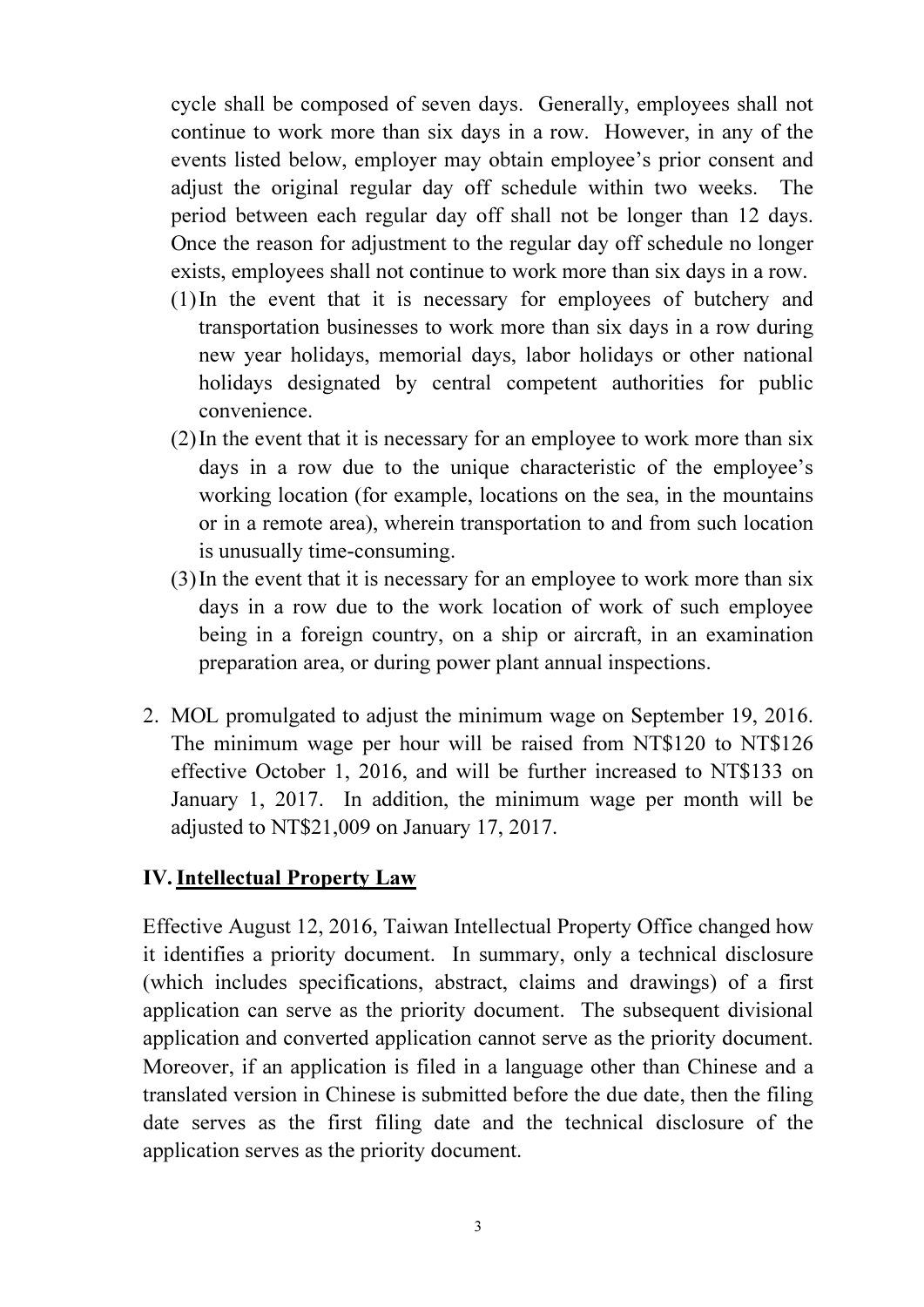## Economic Updates

# Taiwan Financial Supervisory Commission (FSC) hosts Fintech Development Consulting Forum, Plans to Promote new Fintech Pilot Program

In September, the Taiwan FSC hosted the Fintech Development Consulting Forum, which gathered legislators as well as representatives from government, industry and academia to discuss issues related to development of new financial technologies. FSC explains that it will support the Fintech Development Promotion Program, which includes ten policies: 1. increase the use and innovation of mobile payment technologies; 2. encourage banks to collaborate in development of P2P lending technologies; 3. promote solid development of crowdfunding; 4. encourage insurers to develop innovative products using new data-mining technologies ("big data"); 5. build an online fund-selling platform in order to develop online investment services; 6. promote fostering of financial technology specialists; 7. build a digitalized working environment for book entry of securities; 8. develop and apply new distributed ledger technologies; 9. build a Financial Information Sharing and Analysis Center (FISAC); and 10. build an Authentication and Identification Service Center.

# Taiwan Ministry of Economic Affairs hosts Wind Power Investment International Conference and Exhibition

Taiwan Ministry of Economic Affairs recently hosted its Wind Power Investment International Conference and Exhibition, attended by nearly a hundred alternative-energy companies from 22 countries. Dong Energy Wind Power, the largest offshore wind power company in the world, attended the conference and announced plans for sea-floor prospecting at four wind sites off the coast of Changhua County, home of Taiwan's largest wind farm. Dong Energy further revealed plans to install 400 offshore wind turbines, with a total capacity exceeding 800 MW. At a cost of over NT\$100 billion, this will be the largest foreign investment in offshore wind power in Taiwan. Following Dong Energy's lead, other wind power companies, most notably Siemens of Germany, Ve stas of Denmark, General Electric of the US, and Gamesa of Spain, are also considering investment in Taiwan's wind power potential. Among domestic companies, Taiwan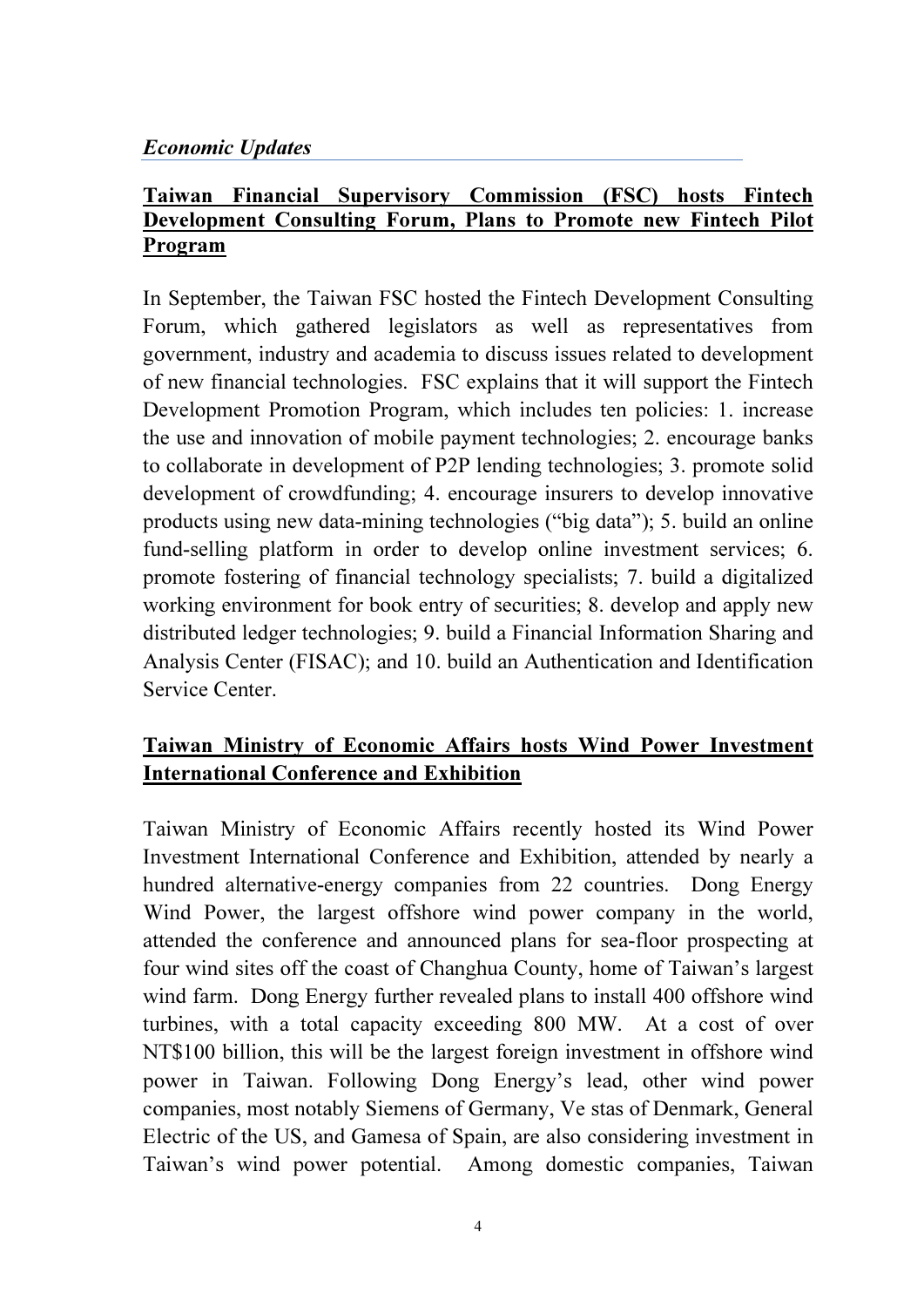Electricity has started construction of its offshore wind farm, also off the coast of Changhua County, investing NT\$19.3 billion in a project to install 22 offshore wind turbines, with capacity of over 110 MW. This project is scheduled to operate in 2021.

### Government Updates

# Taiwan Executive Yuan Promulgates New Southbound Policy, Aims for Mutual Benefit with ASEAN, South Asia, New Zealand and Australia

In September, Taiwan's Executive Yuan promulgated the New Southbound Policy, a plan for economic development with 18 nations including Australia, New Zealand, six South Asian countries and ten member states of ASEAN. The Executive Yuan's Office of Trade Negotiations will be responsible for policy negotiations and implementation. The plan focuses on four principles: economic cooperation, special talent exchange programs, resource sharing, and regional integration. In terms of economic cooperation, the plan is designed to change Taiwan businesses' previous tendencies to locate their subcontracting bases for export in the ASEAN nations and South Asia, enhance supply chain integration, improve connections with domestic markets, and cooperate with partner nations on infrastructure construction. In terms of special talent exchange programs, the plan seeks to attract talent by increasing scholarship budgets for students from ASEAN and South Asia, conditionally extending the residency periods for foreign workers, and cultivating future waves of immigrants to become effective conduits for Taiwan's relationships with its neighbors to the south. In terms of resource sharing, the plan aims to market Taiwanese culture and brands via movies, television, radio, and online games, loosen restrictions for tourist visa applications for visitors from ASEAN and South Asia, establish a welcoming environment for Muslim visitors, set up an international agricultural development company, and promote the "Taiwan" brand in overseas markets. In terms of regional integration, the plan aims to actively negotiate an Economic Cooperation Agreement ("ECA") or other respective items for economic cooperation with major partners of ASEAN and India, work in tandem with a third nation, such as Japan or Singapore, to promote the ASEAN, South Asia, New Zealand, and Australia markets, and enhance collaboration with private companies and Non-Governmental Organizations.